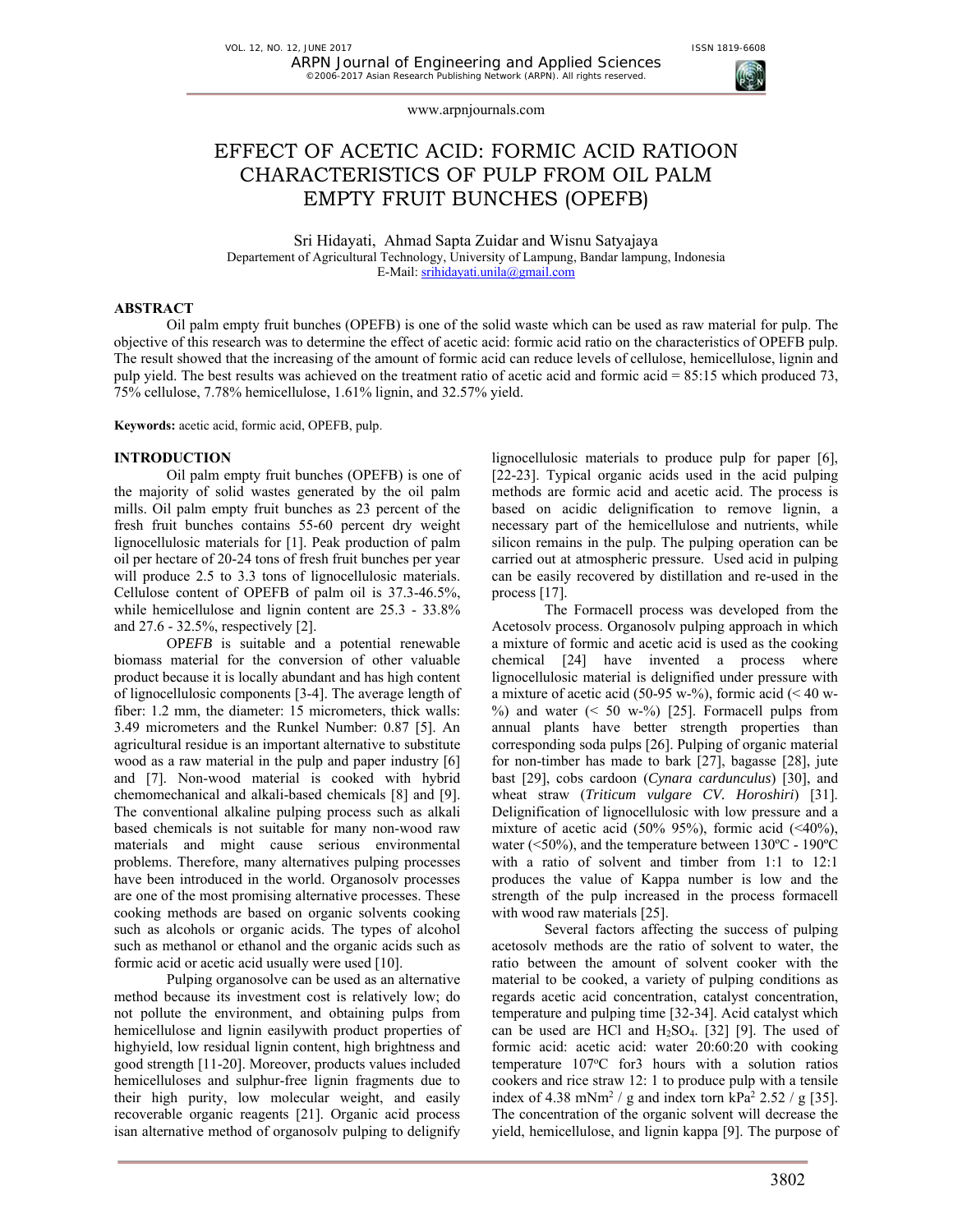

this study is to determine the comparative effect of acetic acid: formic acid against chemical characterisation and pulp fibers OPEFB.

# **MATERIALS AND METHODS**

#### **Raw material**

This study used oil palm empty fruit bunches (OPEFB) from PTPN Business Unit VII Central Lampung Bekri as raw material. Several chemicals used were glacial acetic acid (Merck), formic acid (Bratachem), HCl (Merck),  $H<sub>2</sub>SO<sub>4</sub>$  (Merck) and distilled water.

#### **Pulping**

Pulping experiments were performed in 1.3 liter autoclaves with 20 g of fibrous strands of OPEFB and a liquor to sample ratio of 15:1flat-bottom, and wide-mouth boiling flask equipped with a condenser. Solvent comparison of acetic acid: formic acid, namely (K1): 100: 0 (K2) 90:10, (K3) 85:15, (K4) 80:20, (K (K5) 75:25, and (K6) 70:30, and HCl catalyst was given at 0.5% for 1 hour cooking time at 130 ºC. After cooking, the spent cooking liquor was separated and collected by filtration and washing with flowing water until reached room temperature or up to the clear water washing results. Then wet pulp leaching results were dried at room temperature in order to obtain dry pulp.

#### **Pulp characterization**

Chemical properties were tested for each pulp consists of yield, cellulose, hemicellulose, and lignin methods Chesson [36].Scanning electron microscopy (SEM) has been most useful technique for quantification of fibre structural details.

## **RESULTS AND DISCUSSIONS**

#### **Cellulose**

The results showed that the value of cellulose pulp product ranged from 64.63% to 75.9% (Figure-1). The use of formic acid, acetic acid, and water (30:50:20) with cooking time of 90 minutes were carried out to produce cellulose 56.87% with wood raw materials [37].



acetic acid:formic acid ratio

**Figure-1.** Effect of acetic acid: formic acid ratio on the contents of cellulose OPEFB pulp.

The results showed that the use of formic acid which was higher than 10% can reduce levels of cellulose pulp of OPEFB. This was caused by the hydrolysis of polysaccharides during pulp cooking process. Chemical hydrolysis in the production of pulp with an acid environment degradation reaction is the most distinctive of the glycoside-glycoside bond glycosidic di-oligo and polysaccharides. Thus, the long chains of cellulose will be short and compounds degradation products such as hydroxy acids will dissolve cellulose when washing hence that the levels will be lower [38]. The high concentration of formic acid was not only dissolves the lignin into an organic solvent, but cellulose was also degraded [39].

#### **Hemicellulose**

The results showed that the average value of hemicellulose generated in this study ranged from 2.71% to 11.44% (Figure-2). The use of formic acid and 2-hour cooking time ranges produced 7, 8% of hemicelluloses [9]. The concentration of formic acid can decrease levels of hemicellulose due to the degradation experienced by hemicellulose [39].

The results showed that the use of formic acid was higher than 10% can reduce levels of cellulose pulp OPEFB. Chemical hydrolysis in the manufacture of pulp with acid environment degradation reactions of the most distinctive of the glycoside-glycoside bound glycosidic dioligo and polysaccharides. Thus the long chains of cellulose will be short and degradation compounds products such as hydroxy acids will dissolve cellulose when washing so that the levels will be lower.



**Figure-2.** Effect acetic acid: formic acid ratio to the contents of hemicellulose OPEFB pulp.

Formic acid concentration which is greater than 10% can reduce levels of hemicellulose produced. This is presumably due to the nature of hemicellulose compounds which are amorphous and rapidly degraded by the acidic solution. Hemicellulose is bonded with polysaccharides, proteins and lignin and more soluble than the cellulose [40]. Polysaccharide compounds such as cellulose and hemicellulose are glycoside bond linking chains of these compounds. Glycoside bond was easily hydrolyzed by the acid through a chemical reaction and this situation accelerated by warming [41]. Hemicellulose will experience a reaction oxidation and degradation beforehand than cellulose, hemicellulose for shorter molecular chains and branched. Hemicellulose is insoluble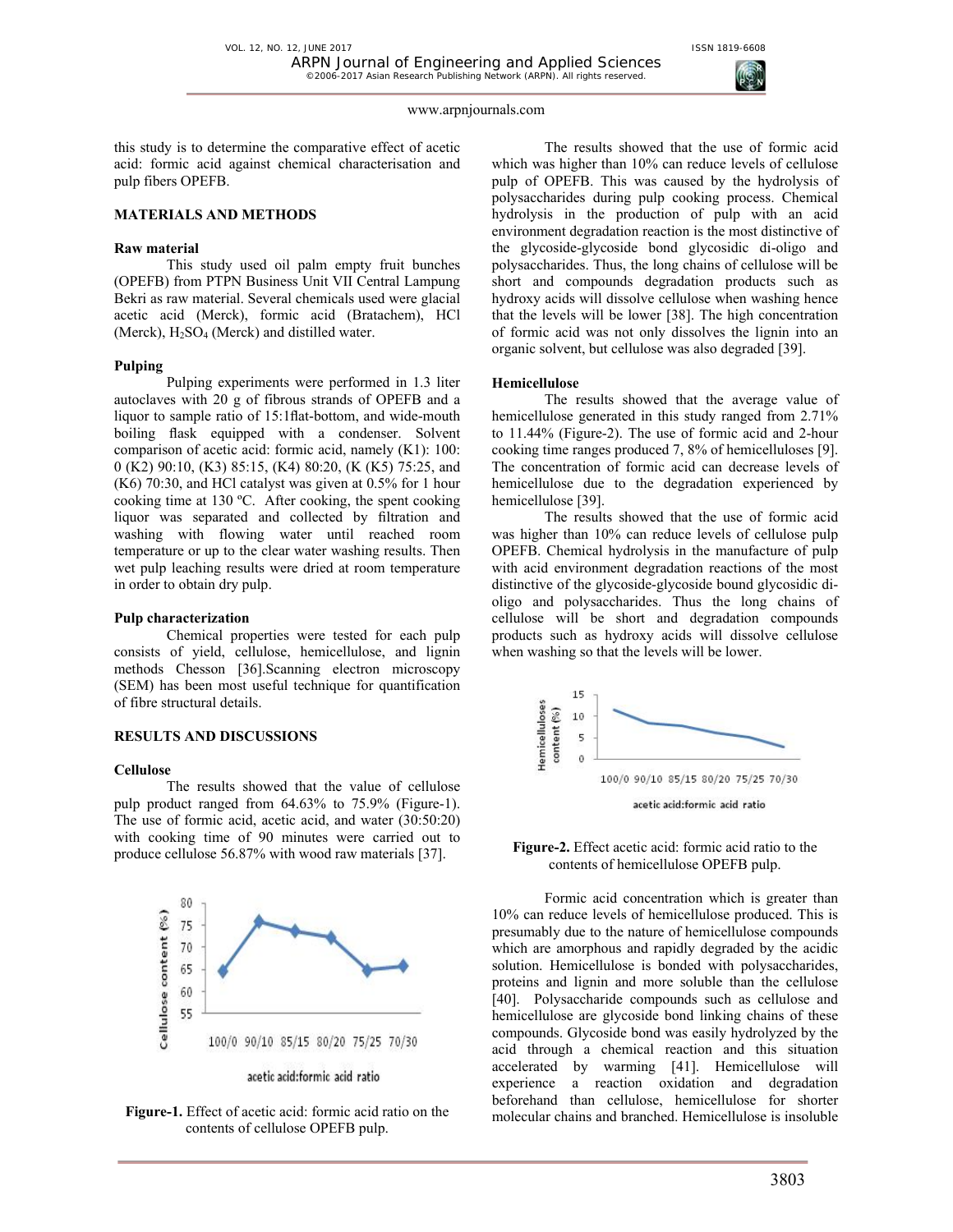in water but soluble in aqueous alkaline solution and more easily hydrolyzed by acid than cellulose [38].

#### **Lignin**

The results showed that the average value of lignin produced in this study ranged from 0.811% to 4.055% (Figure-3).





The decreasing of lignin in pulp cooking process OPEFB was allegedly due process of delignification during cooking. Delignification process was caused by the acid hydrolysis of  $\alpha$ -aryl ether bond [42-43]. The dissolution of lignin has been ascribed to the cleavage of α-aryl and aryl-glycerol-β-aryl-ether bonds in its molecule [44]. Hydrogen ion concentration plays a very important role in solvent pulping. This is because lignin dissolution is expected to be preceded by the acid-catalyzed cleavage of α-aryl and ß-aryl ether linkages in the lignin macromolecule, and becomes soluble in the pulping liquor. The use of formic acid is less than 10% and its cooking time less than 1.5 hours causes the lignin is still high. This because of the cooking process duration is not sufficient for lignin delignification. Other reported that the palm fronds pulp lignin content generated by cooking use formic acid solution tends to decrease with increasing the cooking time at each concentration of formic acid is used. The lignin content after cooking use formic acid and the cooking time 1 hour - 3 hours [45]. OPFB obtained pulp lignin content generated at 11.20% - 19.12%. The formic acid and acetic acid can delignificate of lignin because it is acidic so it can degrade lignin well. The lignin diminishing is suspected because of the condensation of lignin in the pulp. A kinetic model made is lignin dissolution followed by lignin condensation [46-47].

Condensation during pulping occurs to a greater extent with formic acid than with acetic acid, and to a greater extent with acetic acid than with propionic acid. This happens was due to the use of organic acid higher concentration and tend to encourage the re-lignin polymerization reaction that has been dissolved in the cooking liquid, so that the lignin content of pulp increased again [17].

High lignin content pulp cooking results may be due to the condensation process so that lignin settles on the surface of the pulp so that the color becomes darker [48]. The process of condensation formed by the merger of the chains of carbon which form the chains are longer, where the compound formed is an intermediate carbocation [38]. Useformacell process will produce pulps with properties such as high-yield, low residual lignin content, high brightness and good strength can be produced [14] [15].

# **The yield of pulp**

The results showed that the average value of the yield generated in this research ranged from 27.05% to 41.02%. Increasing the amount of formic acid lowering the yield is presented in Figure-4.



### **Figure-4.** Effect acetic acid: formic acid ratio to the contents of yield OPEFB pulp.

Formacell pulping is resulted in intensive hydrolysis of lignin carbohydrate bonds because the acid solution has reactive properties which can break bonds lignin-polysaccharide complexes thereby lowering the yield. The increasing of chemicals concentration was tending to decrease the yield of total pulp due to the degradation of polysaccharides and lignin. This happens because of the concentration the higher the amount of lignin is degraded more and more. There is also an increase in the degradation of wood components such as cellulose and wood extractive substances. Delignification by organic solvents has been ascribed to the hydrolysis of α-aryl-ether and lignin-cellulose bonds, and to conform to a *pseudo* first-order kinetics like yield losses [49].

#### **Assessment of the structure of OPFEB pulp fibres**

OPEFB pulp fibres have several important characteristics which determine their structural and mechanical properties. The fibre wall thickness and the degree of fibrillation are just a few examples of the characteristics that describe a fibre structure and behaviour [50]. Figure 5 shows the morphology of treated OP*EFB*  pulp. It was observed that the morphology of the fibers differs with the treatment process. Treatment acetic acid:formic acid ratio separated the fiber bundles into individual fibers with a significant decrease in fiber diameter.

OPEFB raw fiber surface uneven and matted with a binder lignin. OPEFB raw Fibers composed of bundles with individual cells are continuously bonded together by cementedlignin and hemicellulose components. Irregular surface appears with this cementing and candles materials and their circle indicates silica. According to [51] and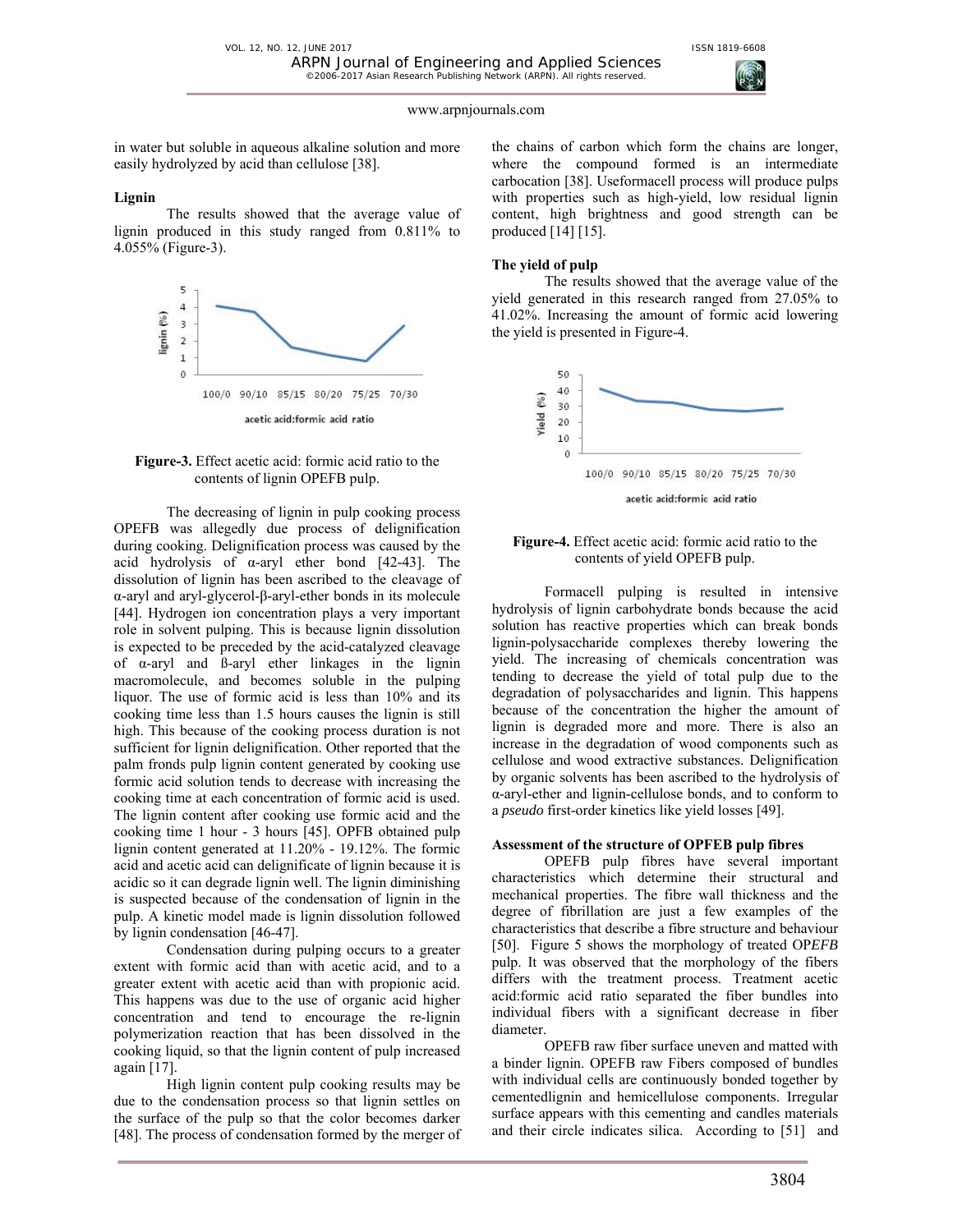

[52], the white granules are silica bodies which are known as phytoliths and they are embedded on the surface of OP*EFB* fibres. Figure-5 shows that there is a change of the fiber structure becomes smaller in the pulping process. Figure-6 SEM analysis results OPEFB before and after in the pulping (magnification 1000x). Scanning electron microscopy (SEM) has been an important technique for assessment of fibre structures since its introduction



(a) EOFEB raw fiber (b) acetic acid:formic acid 85:15

#### **Figure-5.** Morphology of treated OP*EFB* pulp.

The results of the analysis used Scanning Electron Microscope (SEM) with a magnification of 1000x indicate a change of crystalline form and the large vessel diameter into irregular shapes and black dots that indicate silica began to disappear. Other reported that test results showed that the fiber OPEFB SEM has a long vascular and fiber with large diameter [53].

#### **CONCLUSIONS**

The results of the study showed that the increasing of the amount of formic acid added can reduce levels of cellulose, hemicellulose, lignin and pulp yield TKKS. The best result of this research was the ratio of acetic acid: formic acid  $= 85:15$  which produced level of cellulose 73, 75%, hemicelluloses 7.78%, lignin content 1.61%, and yield of 32.57%.

#### **ACKNOWLEDGEMENT**

This research work was supported by Fundamental Research Grant 2016, No. 76/UN26/8/LPPM/2016. The authors would also like to acknowledge the contributions and financial support from Ministry of Research, Technology, and Higher Education of the Republic of Indonesia.

#### **REFERENCES**

- [1] Y. Fauzi, Y.E. Widyastuti, I. Satyawibawa and R. H. Paeru, "Palm Oil", Penebar Swadaya, 2012, ISBN-10:9790025300, ISBN-13:9789790025301.
- [2] Y, Syafwina, T. Honda, T. Watanabe and M. Kuwahara, "Pretreatment of palm oil empty fruit bunch by white-rot fungi for enzymatic saccharification", Wood Research, vol .9, pp. 19-20, 2002.
- [3] F.L.Pua, S. Zakaria, C.H Chia, S.P. Fan, R. Thomas, P. Antje and F. Liebner, "Solvolytic liquefaction of oil palm empty fruit bunch (EFB) fibresanalysis of product fractions use FTIR and pyrolysis- GCMS", Sains Malaysiana, vol. 42, no. 6, pp. 793-799,2013.
- [4] S. Zakaria, T.K. Liew, C.H. Chia, S.P. Fan, R. Roslan, U.A. Amran, T. Rosenau, P. Antje and F.Liebner, Characterization of Fe2O3/FeOOH catalyzed solvolyticliquefaction of oil palm Empty Fruit Bunch (EFB) products", Journal of Bioremediation and Biodegradation, Special Issue (S4), pp. 1-7, 2013.
- [5] Darnoko, P. Guritno, A. Sugiharto and S. Sugesty," Making pulp of oil palm empty fruit bunch with the addition of surfactant", Journal of Oil Palm Research, vol. 3, no. 1, pp. 75-87, 1995.
- [6] H.Q. Lam, Y.L. Bigot, M. Delmasand G," Avignon. formic acid pulping of rice straw",Industrial Crops and Products, vol.14, pp 65-71, 2001.
- [7] L. Jiménez, A. Pérez, M.J. De La Torre, A. Moraland L. Serrano," Characterization of vine shoots, cotton stalks, Leucaenaleucocephala and Chamaecytisusproliferus, and of their ethylenglicol pulps", Bioresource Technology, vol. 98, no. 8, pp. 3487-3490, 2007.
- [8] G.C. Goyal, J.H. Loraand E.K. Pye, "Autocatalyzedorganosolv pulping of hardwoods: Effect of pulping conditions onpulp properties and characteristics of soluble and residual lignin", Tappi Journal, vol. 75, pp. 110-116, 1992.
- [9] M. Jahan, Sarwar, Z.Z. Lee and Y. Jin, "Organic acid pulping of rice straw, part-I: cooking", Turkish Journal of Agricultural Forestry, vol.30, no.3, pp. 231-239, 2006.
- [10] W. Sridach. "Pulping and paper properties of Palmyra palm fruit fibers," Songklanakarin Journal of Science and Technology, vol. 32, no. 2, pp. 201-205, 2010.
- [11]S. Azizand K. Sarkanen, "Organosolv pulping", A review. Tappi Journal, vol. 72, no. 3, pp. 169-175, 1989.
- [12] H.L. Hergert, "Developments in organosolv pulping", An overview, in: Environmental Friendly Technologies for the Pulp and Paper Industry. Eds. R.A. Young, M. Akhtar. Wiley, New York, 1998, pp. 5-67.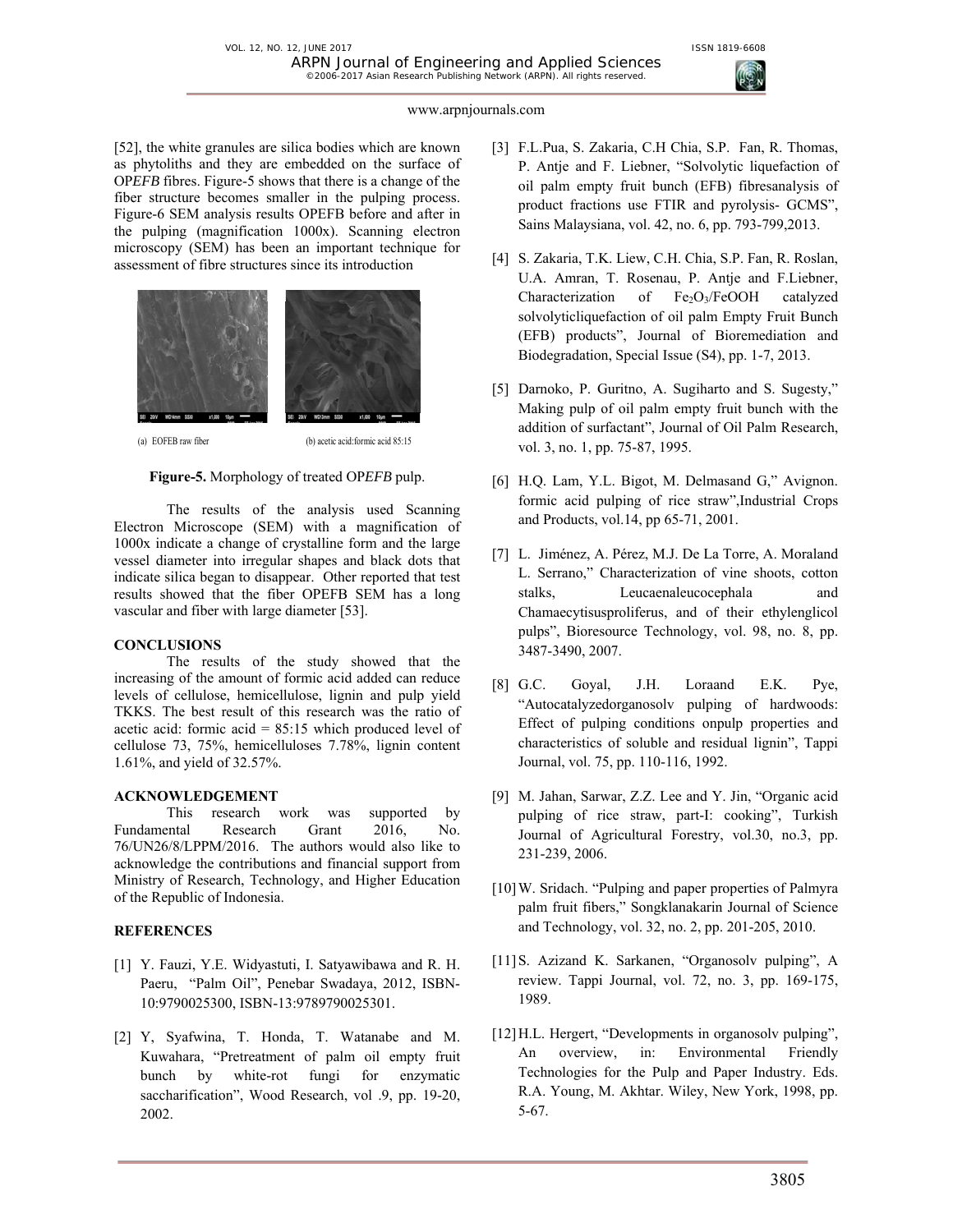- [13]D. Sidirasand E. Koukios, "Simulation of acidcatalysedorganosolv fractionation of wheat straw", Bioresource Technology, vol. 94, no. 1, pp. 91-98, 2004.
- [14]A.A. Shatalovand H. Pereira, "Arundodonax L. Reed: New Perspectives for Pulping and Bleaching. Part 3. Ethanol Reinforced Alkaline Pulping. Tappi Journal, 3 (2): 27-31, 2004.
- [15] D. Yawalata and L. Paszner, "Anionic effect in high concentration alcohol pulping organosolv", Holzforschung, vol. 58, no.1, pp. 1-6, 2004.
- [16] M. Paurjoozi, J.M. Rovsshandeh and S.N. Ardeh, "Bleachibility of rice straw pulp organosolv", Iranian Polymer Journal, vol. 13, no. 4, pp. 275-280, 2004.
- [17]E. Muurinen, "Organosolv Pulping (A review and study related to distillation peroxyacid pulping)", Faculty of Technology University of Oulu. Linnanmaa, pp. 1-314, 2000.
- [18]B.P.Lavarack, T.J. Rainey, K.L. Falzonand G.E. Bullock, "A preliminary assessment of aqueous ethanol pulping of bagasse The Ecopulp Process", International Sugar Journal, vol. 107, pp. 611-615, 2005.
- [19]F. López, A. Alfaro, L. Jiménez and A. Rodríguez, "Alcohols as organic solvents for the obtainm ent of cellulose pulp," Afinidad, vol.63, no.523, pp. 174- 182, 2006.
- [20]A. Rodríguez and L. Jiménez, "With organic solvents others pulping than alcohols", Afinidad, vol.65, no. 535, pp. 188-196, 2008.
- [21]X.J. Pan, Y. Sano, "Acetic acid of wheat straw pulping under atmospheric pressure. Wood Science Journal, vol. 45, pp. 319-325, 1999.
- [22]L. Kham, Y.E. Bigot, M. Delmasand G. Avignon, "Delignification of wheat straw use a mixture of carboxylic acids and peroxoacids", Industrial Crops and Products, vol 21, no. 1, pp. 9-15, 2005.
- [23]L. Kham, Y.L. Bigot, B.B. Mlayah and M. Delmas, "Bleaching of solvent delignified wheat straw pulp", Appita Journal, vol. 58, no. 2, pp. 135-137, 2005.
- [24]A. Leponiemi, "Non-wood pulping possibilities a challenge for the chemical pulping industry", Appita Journal, vol. 61, no. 3, pp. 234-243, 2008.
- [25]H.H. Nimz and M. Schoen, '"Non Waste Pulping and Bleaching with Acetic Acid. Proceeding ISWPC, Beijing, May 25-28 1993, pp. 258-265.
- [26]J. Sundquist, "Organosolv pulping, in: Chemical Pulping, Papermaking Science and Technology Book 6B. J. Gullichsen and C.J. Fogellholm (eds). Fapet Oy. Finland, p. 411-427, 2000.
- [27]P. Ligero, A. Vega, M.Bao, "Acetosolv delignification of Miscanthussinensis bark-Influence of process variables", Industrial Crops and Products, vol.21, pp. 235-240, 2005.
- [28]Q. Tu, S. Fu, H. Zhan, X. Chai, L.A. Lucia, "Kinetic modeling of formic acid pulping of bagasse", Journal of Agricultural and Food Chemistry, vol.56, no. 9, pp. 3097-3101, 2008.
- [29]H.T. Sahin. andR.A.Young, Auto-catalyzed acetic acid pulping of jute", Industrial Crops and Product, vol.28, no.1, pp. 24-28, 2008.
- [30]P. Ligero, J.J.Villaverde, A. Vega, M. Bao, Acetosolv delignification of depithed cardoon (Cynaracardunculus) stalks", Industrial Crops and Products, vol.27, pp. 294-300, 2007.
- [31]X.J. Pan, Y. Sanoand T. Ito,"Atmospheric acetic acid pulping of rice straw II: Behavior of ash and silica in rice straw during atmospheric acetic acid pulping and bleaching", Holzforschung, vol. 53, no.1, pp. 49-55, 1999.
- [32]M. Ibrahim, M.J.Sarwar and H. Ali, "Effect of inorganic acid catalyst on the acetosolv pulping of maize stalk",Journal Cellulose Chemistry and Technology, vol.38, no.2, pp. 87-94, 2004.
- [33]Y. Dominggus andP. Laszio, Anionic effect in high concentration alcohol pulping organosolv", Holzforschung, vol. 58, no.1, pp. 1-6, 2004.
- [34]A.R. Goncalves, D. Denise, R. Moriya and L.R.M. Oliveria," Pulping of sugarcane bagasse and straw and biobleaching of the pulps: conditions parameters and recycling of enzymes. Appita Conference, Auckland, 16-19 May, 2005.
- [35]M. Delmas, "Valorisationof Cereal Straws through Selective Separation of Cellulose, lignins and hemicelluloses", University of Toulouse, National Polytechnic Institute, Department of Chemistry, pp. 1- 8 2004.